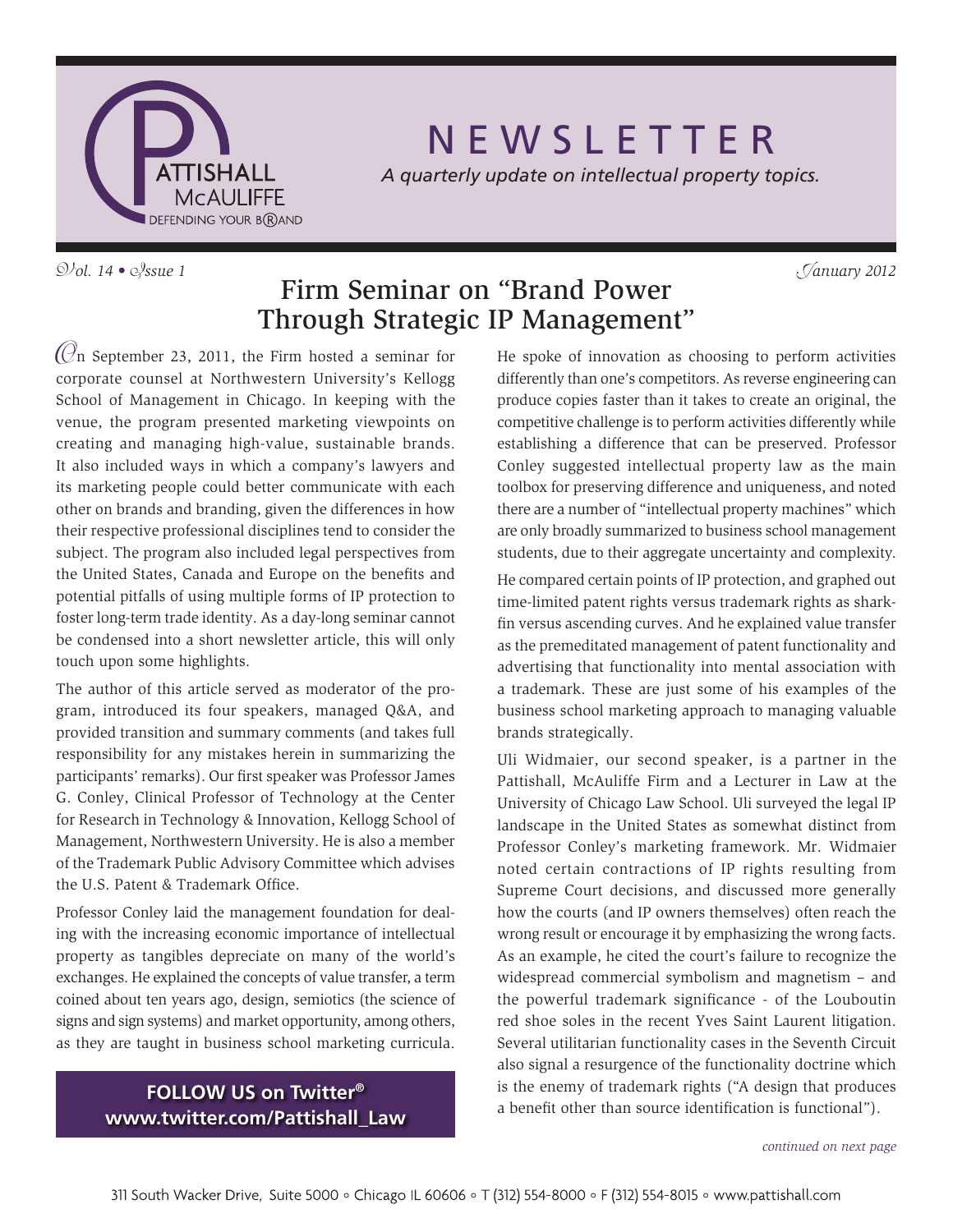#### *continued from cover*

Noting a disconnect between lawyers' and marketers' views of brands and their functions, Mr. Widmaier stated the IP lawyer's mission is to bridge that gap. He also identified Constitutional divisions between different IP rights, and misguidance from certain Supreme Court cases: patents vs. copyrights vs. trademarks, design patents vs. utility patents, trademarks or trade dress vs. copyrights. He concluded that the law's central view of brands is empirically incorrect, at least in recent times, and urged convergence between the marketing and legal theories of brands and trademarks.

Our third speaker was Gervas Wall, a founding partner in the Deeth Williams Wall LLP firm in Toronto, and a Fellow of the Intellectual Property Institute of Canada. Mr. Wall presented a Venn Diagram of overlapping IP rights under the Canadian scheme and an extensive comparison and contrast of the various applications, advantages and limitations, with examples ranging from Crocs to Coca-Cola and Bud-Lite Lime Beer to Lego Blocks.

Gerhard Bauer was our final speaker. Mr. Bauer is President of the International Trademark Association (INTA), and Chief Trademark Counsel at Daimler AG in Stuttgart, Germany. He explained how at his company, in designing and producing Mercedes-Benz and other high-quality prestige automobiles, facilitating both design excellence and legal protection are concurrent considerations that go hand-in-hand. A seat adjustment switch, for example can be subject to patent, industrial design, and trademark protection. He emphasized the scope and availability of European designs as an important IP vehicle and how they can be used in protecting many details of the product design process.

The program was well-attended and generated interesting discussion. The Firm thanks its speakers and attendees and plans further events to explore the important issues surrounding the topics. Questions from our readers are welcome, and will be answered.

*[– Robert W. Sacoff](http://www.pattishall.com/ourteam/RobertWSacoff-107.aspx)*

### **TOP 10 PATTISHALL BLOG POSTS of 2011, Based on Viewer Metrics**

Click on the titles below to go to the full posts. Subscribe at<http://blog.pattishall.com>for email notification of new posts.

*[Light Blue Color Mark for Tennis Racket Overgrips](http://blog.pattishall.com/2011/11/10/light-blue-color-mark-for-tennis-racket-overgrips-held-valid-but-not-infringed-by-slightly-different-shade-of-light-blue-grip-tape/)  Held Valid but Not Infringed by Slightly Different Shade of Light Blue Grip Tape* Ian J. Block, November 10, 2011

*[If You Build It, Will the Lawyers Come?](http://blog.pattishall.com/2011/11/18/if-you-build-it-will-the-lawyers-come-3d-printing-and-copyright-infringement/)  3D Printing and Copyright Infringement* Guest Post by Jake Linford, Assistant Professor, Florida STATE UNIVERSITY COLLEGE OF LAW, November 18, 2011

*Trademark Protection in ICANN's New [Generic Top-Level Domain \("gTLD"\) Space Will](http://blog.pattishall.com/2011/11/08/trademark-protection-in-icann%E2%80%99s-new-generic-top-level-domain-%E2%80%9Cgtld%E2%80%9D-space-will-require-diligence-by-trademark-owners/)  Require Diligence by Trademark Owners* Phillip Barengolts, November 8, 2011

*District Court Denies Preliminary Injunction [because Plaintiff Failed to Introduce Evidence of](http://blog.pattishall.com/2011/10/12/district-court-denies-preliminary-injunction-because-plaintiff-failed-to-introduce-evidence-of-irreparable-harm-%E2%80%93-declares-presumption-of-irreparable-harm-in-trademark-cases-dead/)  Irreparable Harm – Declares Presumption of Irreparable Harm in Trademark Cases Dead* PHILLIP BARENGOLTS, OCTOBER 12, 2011

*[E-Discovery In The Board: A Reasoned](http://blog.pattishall.com/2011/12/01/e-discovery-in-the-board-a-reasoned-approach/) Approach* PHILLIP BARENGOLTS, DECEMBER 1, 2011

*Green Day Awarded Attorneys' Fees Against Artist [After Defeating Copyright Infringement and Unfair](http://blog.pattishall.com/2011/11/30/green-day-awarded-attorneys-fees-against-artist-after-defeating-copyright-infringement-and-unfair-competition-claims-with-fair-use-defense/)  Competition Claims With Fair Use Defense* Phillip Barengolts, November 30, 2011

*[Protecting Your Company Brands Against Sexually](http://blog.pattishall.com/2011/10/26/protecting-your-company-brands-against-sexually-explicit-and-pornographic-xxx-domain-names-%E2%80%93-deadline-for-sunrise-period-for-blocking-registrations-is-october-28-2011/)  Explicit and Pornographic .XXX Domain Names – Deadline for Sunrise Period for Blocking Registrations is October 28, 2011* Belinda J. Scrimenti, October 26, 2011

*Copying a Photograph Openly Available Over the [Internet Constitutes Copyright Infringement, Despite](http://blog.pattishall.com/2011/07/08/copying-a-photograph-openly-available-over-the-internet-constitutes-copyright-infringement-despite-attempted-fair-use-defense-by-appropriation-artist/)  Attempted Fair Use Defense by Appropriation Artist* PHILLIP BARENGOLTS, JULY 8, 2011

*First Circuit: Supreme Court Decision Calls into Question Presumption of Irreparable Harm in [Trademark Infringement Preliminary Injunction](http://blog.pattishall.com/2011/06/10/first-circuit-supreme-court-decision-calls-into-question-presumption-of-irreparable-harm-in-trademark-infringement-preliminary-injunction-cases/) Cases* Janet A. Marvel, June 20, 2011

*[Total War: General Mills Successfully Opposes](http://blog.pattishall.com/2011/11/28/total-war-general-mills-successfully-opposes-registration-of-total-for-yogurt/)  Registration of "TOTAL" for Yogurt* Janet A. Marvel, November 28, 2011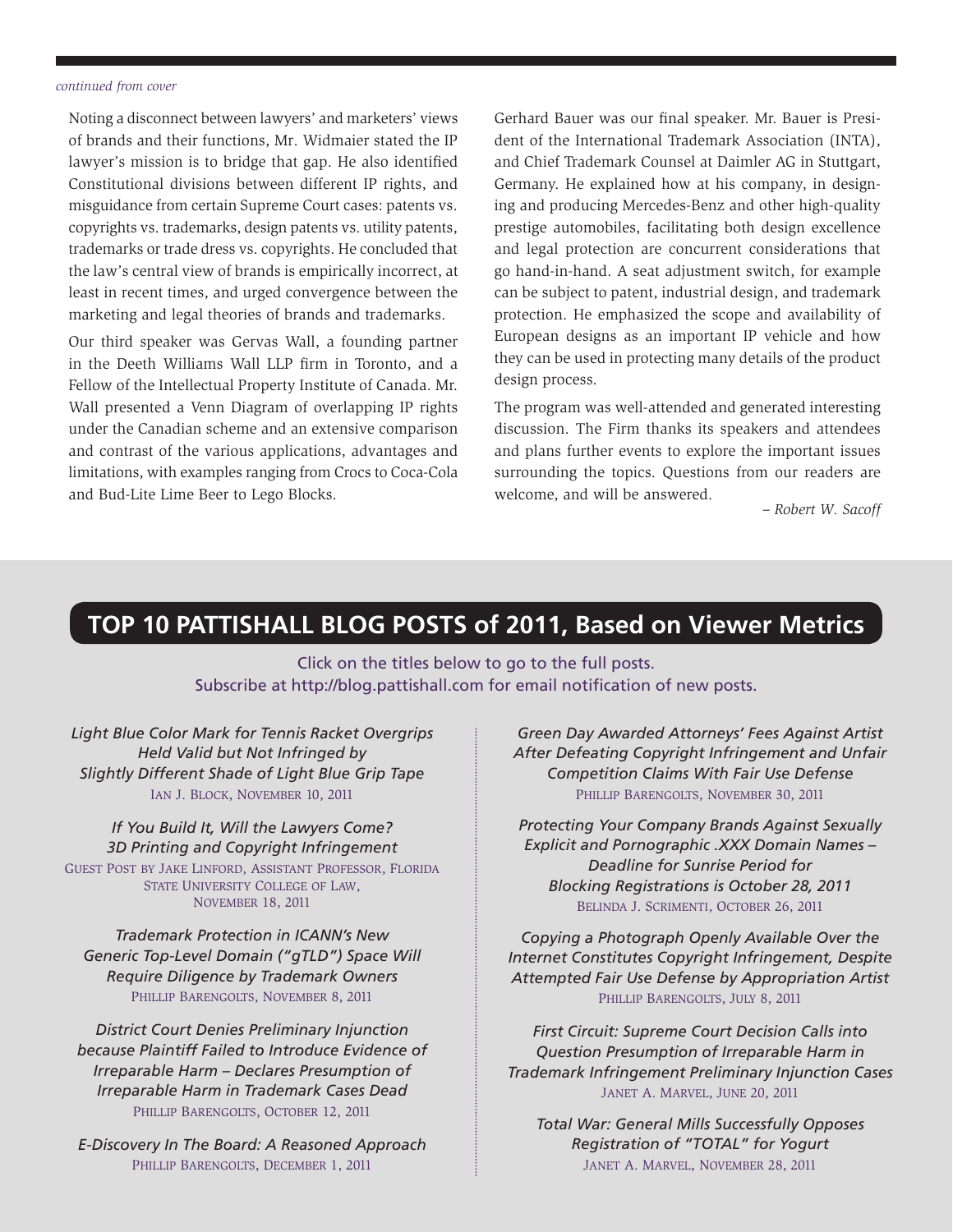#### **NEWEST ADDITIONS TO THE FIRM**

The Firm is pleased to welcome the most recent additions to its legal team, **Demetra Merikas**, **Jeffrey A. Wakolbinger** and **Elisabeth O'Neill**.

**Demetra Merikas** has rejoined the firm as Senior Counsel, after serving as Senior Trademark Counsel at Kraft Foods. **Demetra** received her undergraduate degree from the University of Chicago and her J.D. from Loyola School of Law.

**Jeff Wakolbinger** has joined the Firm as an associate, after concluding a two-year clerkship for a federal judge of the United States District Court for the Northern District of Illinois. **Jeff** graduated *summa cum laude* from the University of Illinois College of Law in 2008, where he served as Symposium Editor of the *University of Illinois Law Review*. Before going to law school, he earned a Bachelor of Music degree from Millikin University.

**Elisabeth O'Neill** has joined the Firm as an associate after graduating from Northwestern University School of Law in 2011, where she was a John Henry Wigmore Scholar. **Libby** also graduated from Yale University in 2004, *cum laude*, with a B.A. in English.

#### **APPOINTMENTS**

**Phillip Barengolts** will Chair the Subcommittee on Defining Counterfeiting in ABA Intellectual Property Law ("IPL") Section Committee 201 - Trademark Legislation this year. **Phil** was also appointed to serve on the INTA Parallel Imports Committee.

**Ashly Iacullo Boesche** was appointed to the Chicago Bar Association (CBA) Nominating Committee.

**Thad Chaloemtiarana** will Co-Chair the Promotion Subcommittee in the ABA IPL Section Diversity in the Profession Action Group (DPAG).

**Jonathan S. Jennings** has been reappointed to the Advisory Board for the DePaul University College of Law's Center for Intellectual Property Law & Information Technology for 2012. **Jonathan** has also been appointed to the inaugural INTA Pro Bono Committee, and to be an associate member of the Pharmaceutical Trade Marks Group (PTMG).

**Belinda Scrimenti** was sworn in to continue serving as a Director of the Women's Bar Association of Illinois (WBAI). She was also appointed Chair of WBAI's Corporate Committee, and Co-Chair of the Bylaws Committee.

**Uli Widmaier** will Co-Chair AIPPI Special Committee Q212 (Trade Mark Law).

#### **PRESENTATIONS**

**Phil Barengolts** presented "The U.S. Perspective on Parallel Imports" at a conference in Moscow, Russia, on December 1, 2011, entitled "Parallel Imports and Trademark Protections in the Common Economic Zone of the Customs Union," held jointly by the INTA Parallel Imports and Anti-Counterfeiting Committees and the Coalition for Intellectual Property Rights.

On October 4, 2011, **Ashly Iacullo Boesche** moderated a panel discussion on e-discovery for the CBA Intellectual Property Committee. **Ashly** will also moderate a CBA panel discussion of "Ethics for the Intellectual Property Lawyer" on February 1, 2012. **Ashly** will also speak on "Trademarks in Practice: Searching, Clearance and the Application Process in the U.S." at PLI's "Understanding Trademark Law in the Global Marketplace" Program in Chicago, on June 15, and in New York, on July 17, 2012.

**Bradley Cohn** and **Belinda Scrimenti** spoke on October 20, 2011, at a Texas Bar CLE program for Firm client AMD in Austin. **Bradley**  presented the "Most Educational 5-Minute CLE Program EVER!\* (\*or, "Good Things to Know for Advertising Claim Review")" and **Belinda** spoke on "It's Not Your Grandfather's Trademark – It's a Theme, It's Colorful, It's Noisy, It Moves, It's Shapely, It Lights Up, etc. ("The Creative World of Trade Dress and Non-Traditional Marks")."

**Alexis E. Payne** gave a presentation at the PMA's 33rd Annual Promotion Marketing Law Conference entitled "Out With the Old - Technology's Impact on Promotions," in Chicago, on November 16, 2011.

**Robert W. Sacoff** moderated the Firm seminar in Chicago on September 23, 2011, as described in the article above. **Bob** also gave a workshop presentation on "Border Measures and Goods in Transit" at the AIPPI Forum & ExCo 2011, in Hyderabad, India, on October 14, 2011. **Bob** also spoke on a panel discussion of "Register Clogging and Goods/Services Designations: U.S. versus European Models," at the FICPI ExCo Meeting & 13th Open Forum, in Rome, Italy, on November 10, 2011.

**Belinda Scrimenti** will speak at the ABA 27th Annual Intellectual Property Law Conference, March 28-30, 2012, on a panel covering "The Rise and Fall of Aesthetic Functionality." **Belinda** spoke at the Women's Business Development Center's "Connection Points" event on December 6, 2011, on "How Do Small Women-Owned Businesses Protect Intellectual Property?"

**Joseph N. Welch II** gave a presentation on "Why Betty Boop Is/Isn't a Functional Component and Other Legal Conundrums: 2010-2011 Trademark and Unfair Competition Cases" at AIPLA's Annual Meeting 2011, in Washington, D.C.

**Uli Widmaier** spoke on "Bridging the Gap: Legal Impediments to Integrated Brand Development, and How to Overcome Them" at the Firm Seminar on September 23, 2011, as described in the article above. On February 23, 2012, **Uli** will conduct an ABA webinar on keywords and domain names. On April 27, 2012, **Uli** will give a presentation on "Contraction of Trademark Rights in the U.S. – a Healthy Evolution or a New Monopoly Phobia?" at the 12th International Trademark Conference, held at the OHIM offices in Alicante, Spain.

#### **PUBLICATIONS**

**Phillip Barengolts** co-authored "The Anti-Counterfeiting Trade Agreement (ACTA): What It Is and How It Will Affect Intellectual Property Enforcement," published in the November/December 2011 issue of the ABA publication, *Landslide* Magazine. **Phil** was also quoted in the December 2011, issue of *Inside Counsel Magazine* in an article entitled "Is Your Company Considering a Domain Name Change?"

**David C. Hilliard** wrote "The Art of Mediation: The Terra Museum War," which was published in the July/August 2011 issue of *Landslide* Magazine.

**Jonathan S. Jennings** is updating the Illinois chapter of the International Trademark Association's book *State Trademark and Unfair Competition Law*, which will be published online in 2012.

**Joseph N. Welch II** wrote "Crash Dummies, Cyber-Ads, and the Internet Troika: Recent US Trademark and Unfair Competition Cases," which was published in *The Computer & Internet Lawyer*, Volume 28, Number 10 (October 2011).

**Uli Widmaier's** article, "From Metatags to Sponsored Ads – The Evolution of Internet-Related Trademark Infringement Doctrine," will be published in the January/February 2012 issue of the ABA publication, *Landslide* Magazine.